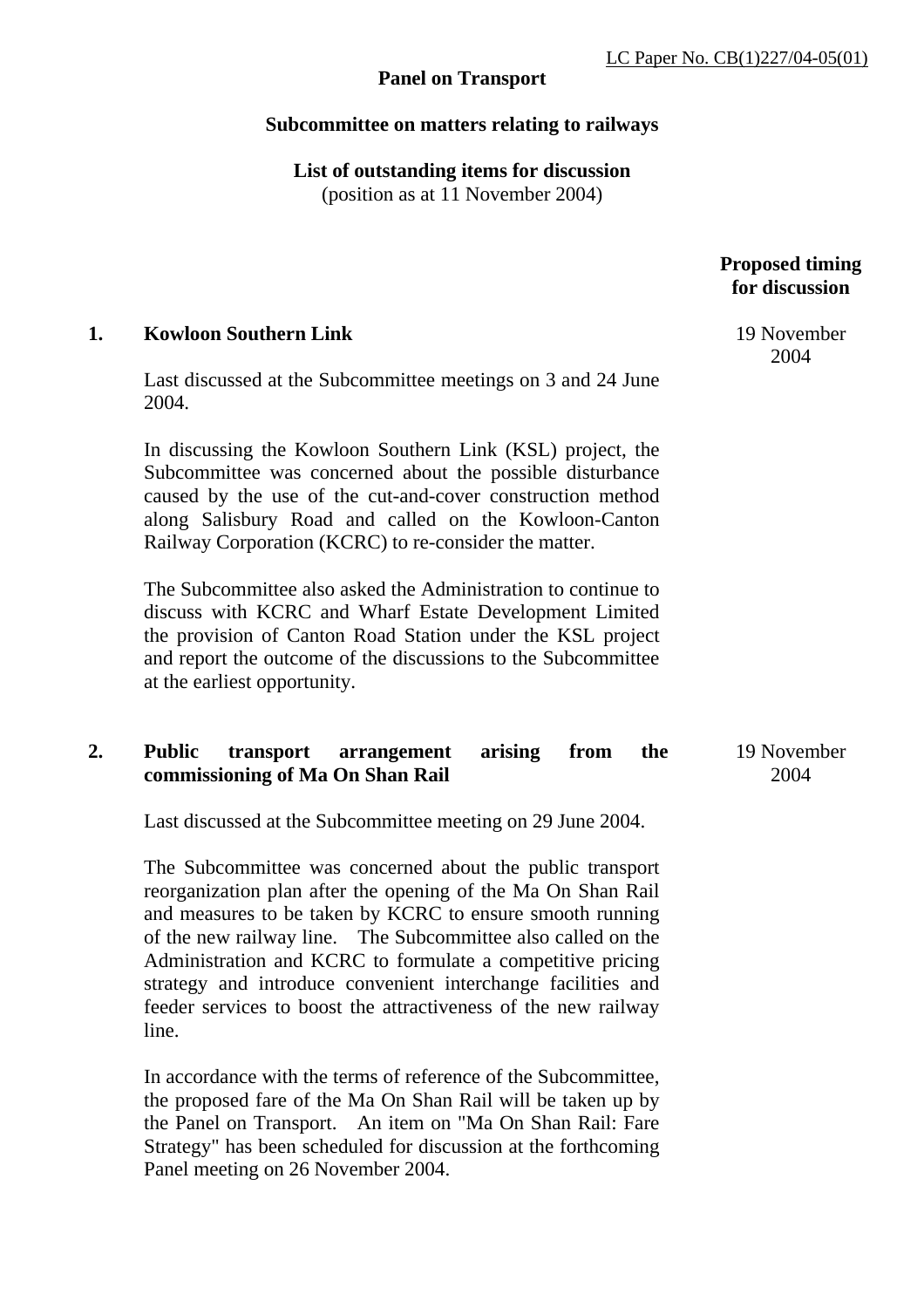## **Proposed timing for discussion**

 The Administration proposed to discuss the item in Q2 2005 to tie in with MTR Corporation Limited's proposed commissioning of DRL by Q3 2005.

## **3. Disneyland Resort Line (DRL)**

Last discussed at the Subcommittee meetings in July 2002.

The rail link is scheduled for completion in 2005 to tie in with the opening of the Hong Kong Disneyland Theme Park.

#### **4. Shatin to Central Link**

Last discussed at the Subcommittee meetings on 7 May 2004 and 3 June 2004.

The Administration was reviewing the final scheme for the Shatin to Central Link (SCL), pending the outcome of the discussions on the possible merger of the two railway corporations.

At the meeting between Legislative Council Members and Kowloon City District Council (KCDC) members on 4 March 2004, KCDC members expressed various concerns about SCL, including the progress of the project and the scheme design of SCL in relation to Ho Man Tin and Hung Hum areas.

The Administration proposed to brief the Subcommittee on the project upon completion of the preliminary assessment of the KCRC's Final Proposal.

To be confirmed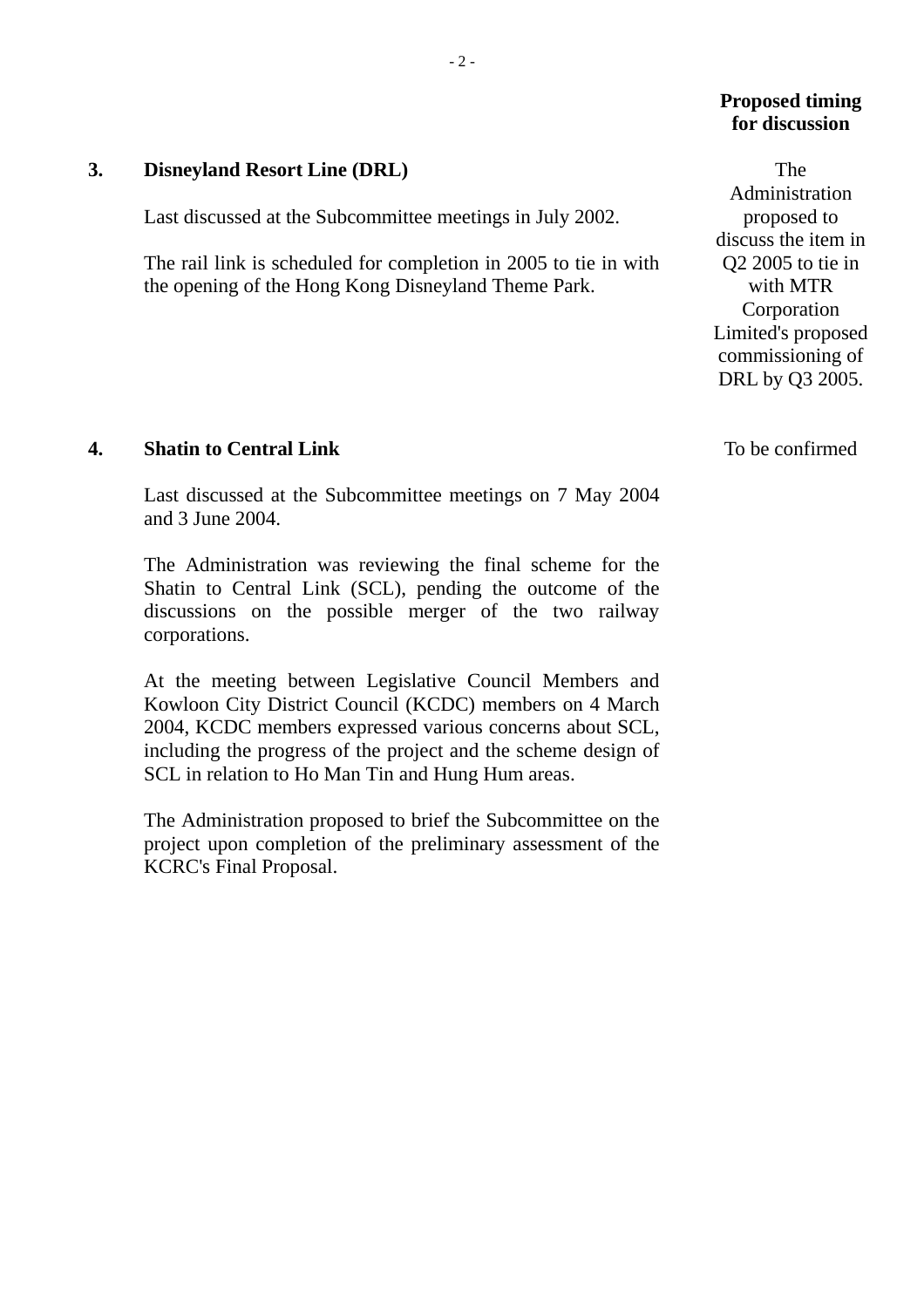### **5. Northern Link**

Last discussed at the Subcommittee meeting on 29 June 2004.

The Northern Link (NOL) will provide a new boundary rail service for the New Territories. According to the Administration, the implementation of NOL would depend on the projected demand of cross-boundary passenger traffic and the programme of the new development areas in the New Territories. KCRC has recently conducted a preliminary study on the NOL indicating that the project would bring considerable transport benefits. To enable it to better assess the transport and economic case for the project, the Administration has asked KCRC to do further work on the technical, environmental and financial aspects of the project.

At the meeting on 20 October 2004, Mr TAM Yiu-chung requested that the Administration should also brief members as to whether a decision had been made to use the West Rail alignment for the Regional Express Line (REL) to connect with NOL for providing cross boundary rail services.

The Administration advised that KCRC would submit its project proposal for NOL/REL in March 2005. The Administration would arrange to brief the Subcommittee on the details of the project proposal.

### **6. Guangzhou-Shenzhen-Hong Kong Express Rail Link**

Last discussed at the Subcommittee meeting on 29 June 2004.

The Subcommittee noted that the Administration had set up a Joint Expert Group with the Ministry of Railways to take forward the strategic planning of the Guangzhou-Shenzhen-Hong Kong Express Rail Link (ERL), of which Regional Express Line was the Hong Kong section. The Joint Expert Group had confirmed the strategic value of the rail link, and a study was now underway to establish the technical feasibility and commercial viability of ERL.

The Administration advised that KCRC would submit its project proposal for NOL/REL in March 2005. The Administration would arrange to brief the Subcommittee on the details of the project proposal.

## **Proposed timing for discussion**

 Members have originally agreed to discuss the item on 7 January 2005. The Administration subsequently proposed to discuss the item in April/May 2005 after KCRC submitted its project proposal in March 2005.

#### To be confirmed